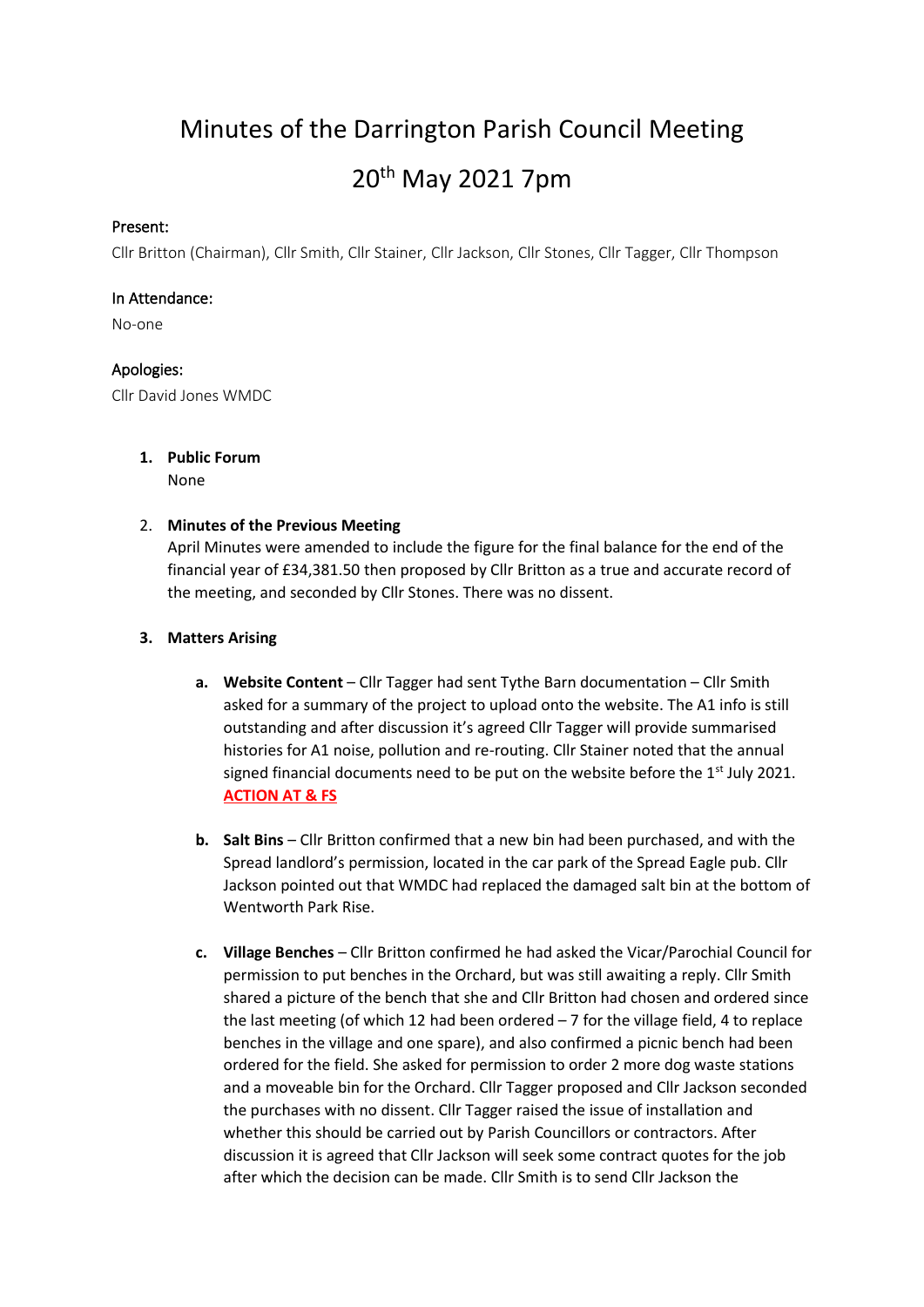information received about the fixing kits. **ACTION FS & JJ**

- **d. Milners Lane & Footpaths** Cllr Britton is still to visit the library when he can. **ACTION MB**
- **e. Dog Poo Bins** Cllr Jones had forwarded onto us the reply from WMDC explaining that the request for a large bin had been turned down, but he would continue to pursue the matter further. Still outstanding. Cllr Britton confirmed that he and Cllr Smith had been to the bin that had been complained about, and lowered it so it was no longer visible above the complainant's fence and it would be monitored again. **ACTION DJ**
- **f. Speed Survey** Cllr Smith confirmed that she had sent the original data to Cllr Britton on her receipt of it. The accident that occurred the previous week in front of New Row Cottages was thought to be related to speed and/or a medical episode so may provide some extra weight to our argument for speed restrictions in that area. Cllr Smith was still to request the data from the most recent speeding strips placed on Valley Rd. She was also still to contact Cllr Jones re his pursuance of the issue with the wording on the weight restriction/speed limit signs at the start of Valley Rd as they appeared to misunderstand what we were asking for. **ACTION FS**
- **g. Bankswood –** Cllr Tagger confirmed that Yvette Cooper's office now had all the documentation he submitted before the local elections. He expressed his disappointment that no other villagers (closest to the site) were willing to make the complaint, which in turn would allow clear breaking of planning law to be broken without consequence. He believes the documentation he has submitted will be scrutinised by Cllr Cooper's office and forwarded to the Shadow Planning MP who can advise how to progress the issue with the government and until that happened he would continue to pursue the matter. **ACTION AT**
- **h. School Shed Request** Cllr Tagger had received the formal request and forwarded it to Cllr Smith who had forwarded it to Cllr Stainer who confirmed he had received it. Cllr Britton proposed it should be agreed and Cllr Jackson seconded with no dissent. **ACTION PS**
- **i. Payment to resident on Philips Lane –** Cllr Britton confirmed he had a payment of £25 which is now on the list of payments to be approved at this meeting.
- **j. Darrington Playgroup** Cllr Smith confirmed she had contacted them to confirm they would be receiving a cheque shortly. Cllr Stainer had not received a copy of the request and so hadn't actioned it. Cllr Smith to send him and Cllr Britton asked that it be put down as an agenda item for the next meeting. **ACTION FS**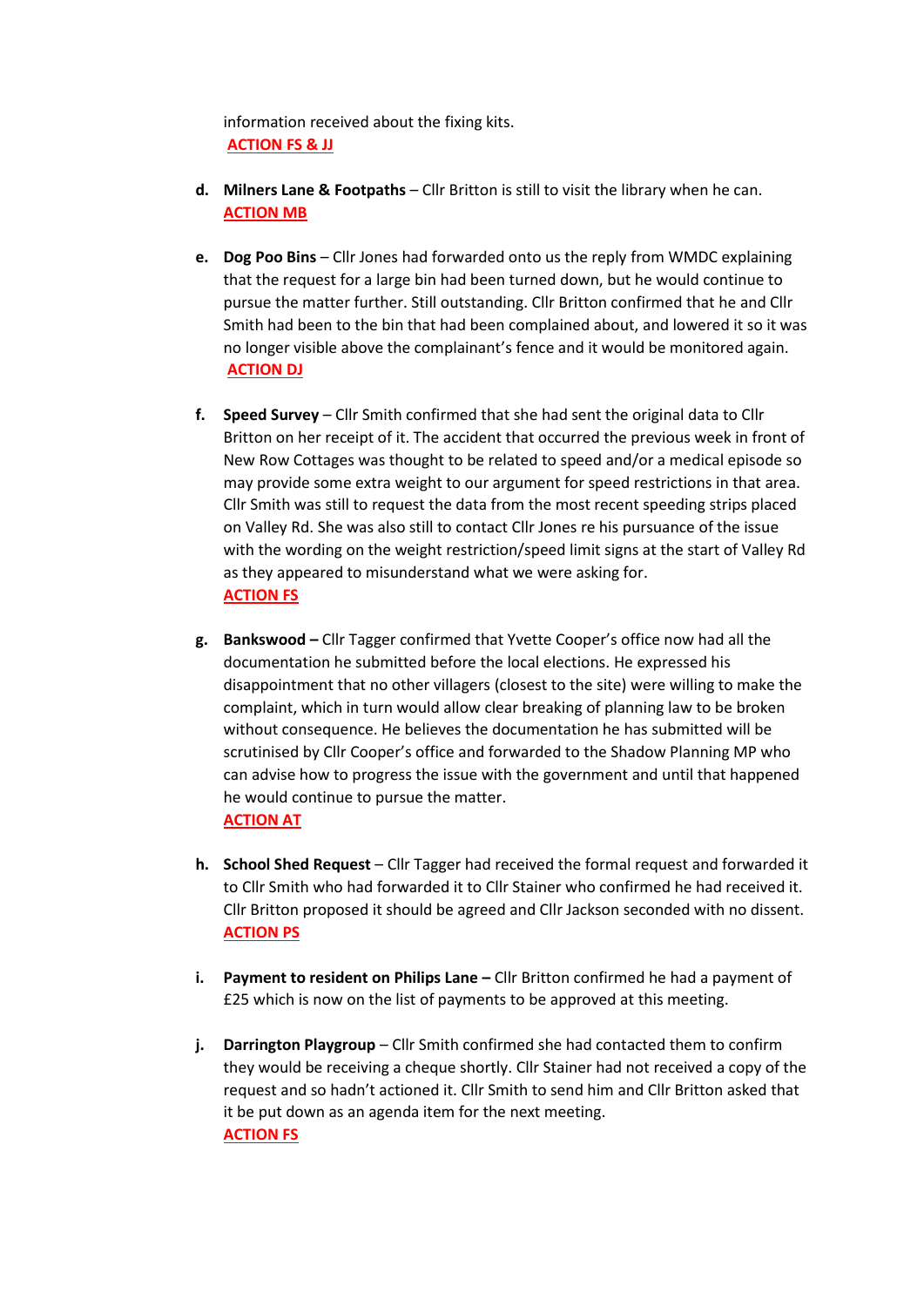- **k. Garden waste clearance on Valley Rd** Cllr Britton confirmed that the brushwood whilst dumped, was off the pavement, under the bushes and biodegradeable and therefore didn't cause a problem.
- **l. Roadside Frame Removal** Cllr Smith confirmed she and the resident had chased and it had now been removed.
- **m. Delph House –** Cllr Smith confirmed she had submitted the Council's objection to the proposal as requested.
- **n. Police Speeding Data –** Cllr Stones had requested the data but was still awaiting a reply – she will chase.
- **o. Notice Boards –** Cllr Britton confirmed he had completed the one at the top of the village and would do the other when he got chance. Cllr Thompson noted that during refurbing of the notice board, the advert for the skip hire company who helped us clear the Tythe Barn area had gone missing. She would send a new one to Cllr Britton to put up again.

## **4. Village Furniture & Signs**

Benches already discussed in Matters Arising. Cllr Stones explains that having contacted Planning at Wakefield, she had been told that we shouldn't in fact be looking to install a bus shelter as that was the remit of Highways and the Bus Company. Cllr Britton pointed out that we were putting up a village shelter at the site of a bus stop, so we could just apply for planning permission as discussed previously. **ACTION FS**

### **5. Correspondence**

- **a.** Cllr Smith read out a thread of correspondence which had begun with a complaint from a villager about whose dog a complaint had been made at the previous meeting. The thread included some complaints about what she believed had been said at that meeting. Cllr Britton had gone through the minutes and recording and confirmed that there was nothing that could have offended and that whatever she had heard had been said at the meeting had in fact been embroidered. It was agreed that no further action should be taken.
- **b.** Cllr Smith read out a letter from a resident complaining about the loud music from the Spread Eagle on the 25<sup>th</sup> May. Cllr Britton had also had issue with the volume and had chosen to go and talk to the Landlord himself. There was no request for action from the resident, so it was agreed that Cllr Smith would reply and confirm that his complaint had been noted. **ACTION FS**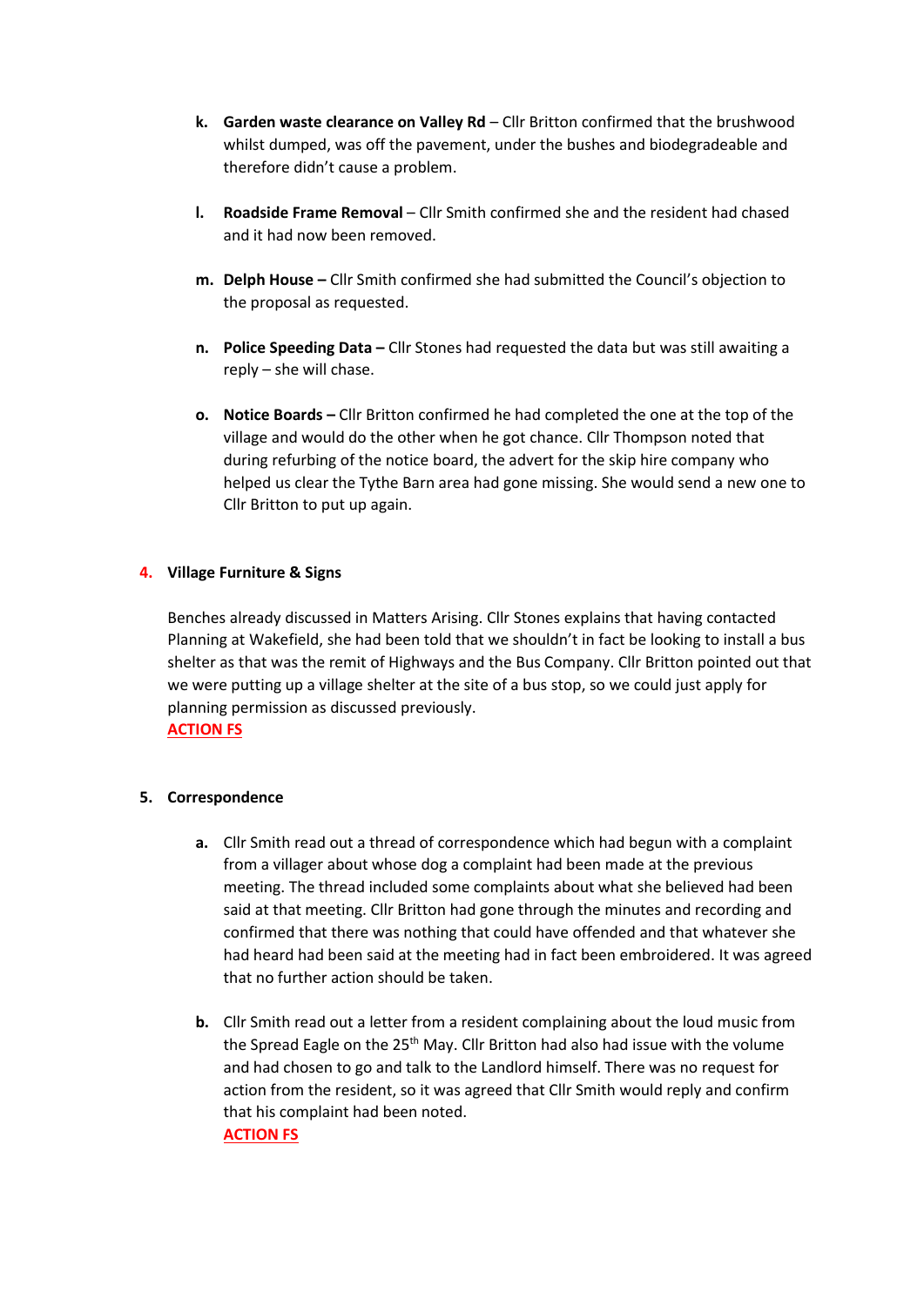#### 6. **Finance**

The RFO (Cllr Stainer) confirmed that the amount brought forward from March was £34,381.50 and that there was one item of income in April – the precept of £13,044.02 which is now paid in one go rather than two..

#### **There were 4 items of expenditure:**

| <b>APPROVED</b> | <b>ITEM</b> | <b>METHOD</b>                | <b>PAYEE</b>                     | <b>REASON</b>                           | <b>AMOUNT</b> | <b>VAT</b> | <b>TOTAL</b> | <b>CUM TOTAL VAT CUM</b> |      |
|-----------------|-------------|------------------------------|----------------------------------|-----------------------------------------|---------------|------------|--------------|--------------------------|------|
|                 |             |                              |                                  |                                         |               |            |              |                          |      |
| 15.4.21         |             | 01-2122 Cheque 847 D Dyas    |                                  | Gardening/maintenance                   | 176.00        | 0.00       |              |                          |      |
| 15.4.21         |             | 02-2122 Cheque 848 M Britton |                                  | S137 grant - litter picking equipment.  | 71.49         | 0.00       |              |                          |      |
| 15.4.21         |             |                              | 03-2122 Cheque 849 Avril Jackson | Gardening/maintenance - Plants          | 36.00         | 0.00       |              |                          |      |
| 15.4.21         |             |                              | 04-2122 Cheque 850 PM Stainer    | Stationery - Lever arch file and divide | 7.97          | 1.33       |              |                          |      |
|                 |             |                              |                                  |                                         |               |            | 291.46       | 291.46                   | 1.33 |

This left a balance of £47,134.06 – Cllr Stainer acknowledged that this sounded like a lot but would come down very soon with invoices due to be paid for village benches etc of around £12,000.00.

### **Payments to be approved for May:**

| 20.5.21 | 05-2122 Cheque 851 D Dyas |                                                 | Gardening/maintenance                  | 176.00            | 0.00  |           |           |          |
|---------|---------------------------|-------------------------------------------------|----------------------------------------|-------------------|-------|-----------|-----------|----------|
| 20.5.21 |                           | 06-2122 Cheque 852 Came and Company             | Local Council Insurance Policy         | 584.06            | 0.00  |           |           |          |
| 20.5.21 |                           | 07-2122 Cheque 853 Streetmaster                 | Bench furniture for village            | 9,513.60 1,585.60 |       |           |           |          |
| 20.5.21 |                           | 08-2122 Cheque 854 Woodberry                    | Picnic table                           | 366.00            | 61.00 |           |           |          |
| 20.5.21 |                           | 09-2122 Cheque 855 Mick Flaherty                | Electricity for Christmas lights       | 25.00             | 0.00  |           |           |          |
| 20.5.21 |                           | 10-2122 Cheque 856 Mick Britton                 | Salt bin                               | 119.95            | 19.99 |           |           |          |
| 20.5.21 |                           | 11-2122 Cheque 857 Carter and Jackson           | Printing of new sletters               | 275.00            | 0.00  |           |           |          |
| 20.5.21 |                           | 12-2122 Cheque 858 Mick Britton                 | Materials for Notice Board restoration | 44.66             | 7.45  |           |           |          |
| 20.5.21 |                           | 13-2122 Cheque 859 Mick Britton                 | Masks and gel for PC meeting           | 3.00              | 0.50  |           |           |          |
| 20.5.21 |                           | 14-2122 Cheque 860 Darrington CE Primary School | S137 grant - school reflective garder  | 1.000.00          | 0.00  |           |           |          |
|         |                           |                                                 |                                        |                   |       |           |           |          |
|         |                           |                                                 |                                        |                   |       | 12.107.27 | 12.398.73 | 1.675.87 |

Cllr Tagger proposed these payments be made and Cllr Jackson seconded and there was no dissent.

The RFO forecast a balance for the end of the financial year of £24,635.54.

Cllr Stainer expressed concern at still not receiving an invoice from First Impressions but Cllr Stones had spoken to them recently and they assured us we hadn't been forgotten, but they were particularly busy with council work.

Cllr Stainer explained that our Internal Auditor is going to be moving out of the village and so asked for all Cllrs to have a think if they know anyone in the village who might be interested – it's a relatively small job but needs a financial background.

He also confirmed that the VAT claim he made has already arrived in the bank and will show on next month's accounts.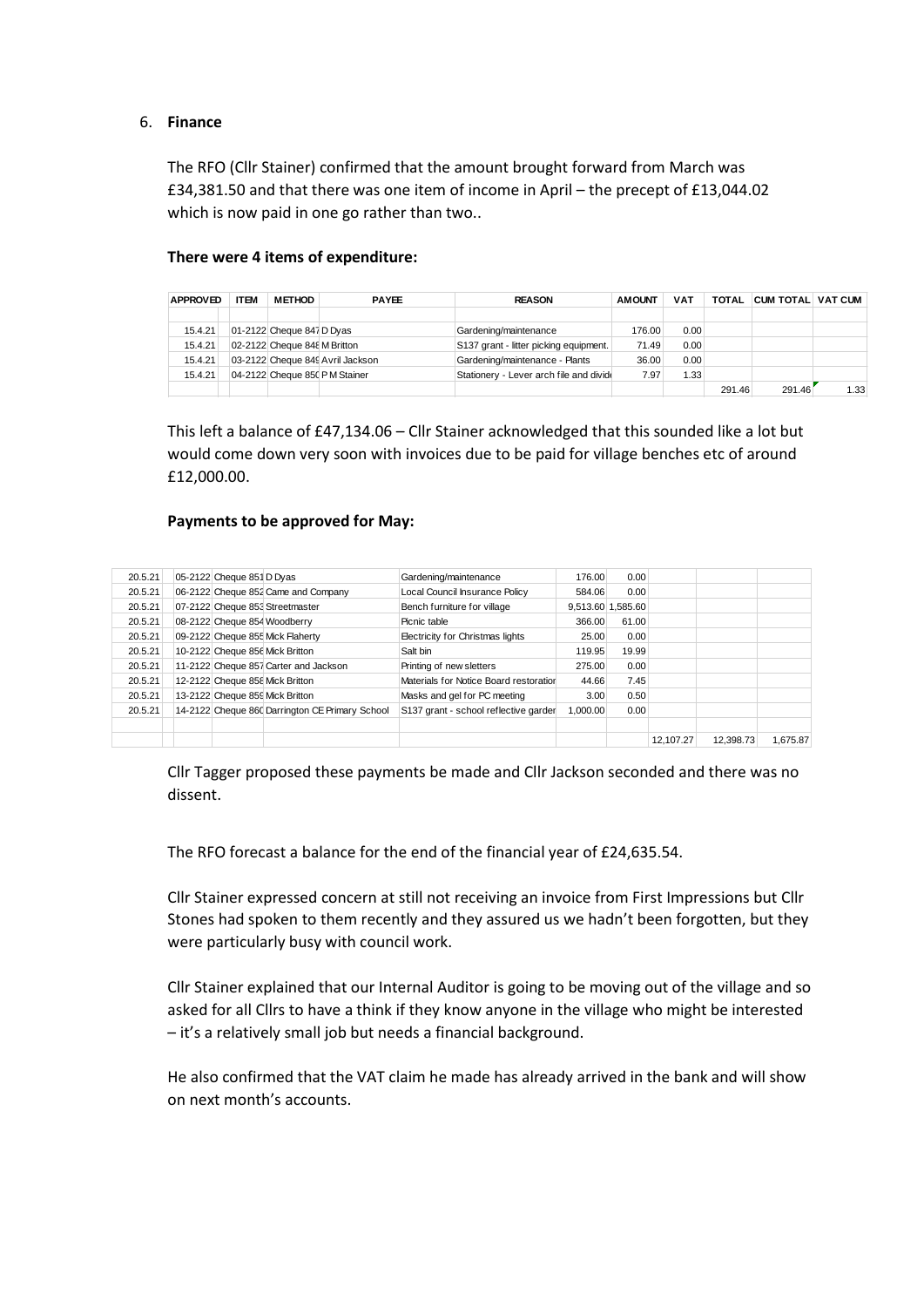#### 7. **Planning Matters**

None

## **8. Reports: School/Police/Gardening Club/Village Field/Newsletter**

**School:** Cllr Tagger said the school had had to send a class home due to Covid, but it wasn't anything they're concerned about it.

**Gardening Club**: Cllr Tagger expressed his praise for Mrs. Jackson for the work she has done improving the Tithe Barn area, following the work done by another resident and was grateful that our thanks had managed to be included in the Village newsletter. Issue 15 of the newsletter went out recently. He had been up to the Kyte Hotel, and met the new partowner who he said was keen to support not only the Club meetings when they re-start, but also the village and the Parish Council. Cllr Tagger had mentioned it was difficult for some less mobile villagers to access the hotel due to the 3 steps, and the owner said that if the Parish Council would be prepared to manage the job, he would be happy to bear the cost. Cllr Britton suggested it be put on the agenda for the June meeting. **ACTION FS**

**Village Field:** Cllr Stainer confirmed there was currently little activity as the Feast & Fayre won't take place due to the late lifting of covid restrictions. Cllr Britton commented that it will again be sadly missed.

**Newsletter**: Cllr Stones confirmed that Cllrs would be receiving the newsletters the next day for them to deliver.

### • **Minor Items**

Cllr Stones mentioned an article on Facebook about a man who had been travelling towards Darrington from Willow Park and had been harassed by two people in a car who got out and were very threatening. He managed to escape via the ginnell. It was agreed that would be a matter for the police.

Cllr Britton asked for someone to take charge of finding a contracting company to install the benches when they arrive. Cllr Jackson agreed to do so. Cllr Smith agreed to forward the fixing kit information to Cllr Jackson.

# **ACTION JJ & FS**

o

Cllr Britton asked if the Parish Council would cover the cost of some plants for the Old orchard to plant between the trees – he estimated about £50 worth. Cllr Stainer was happy to put the cost against the Gardening & Maintenance budget. Cllr Britton also warned he might ask for help in planting them. **ACTION MB**

 $\circ$  Cllr Thompson mentioned that the gardener had mentioned that when the planters are emptied, the contents (primulas) were just thrown away, when they could be